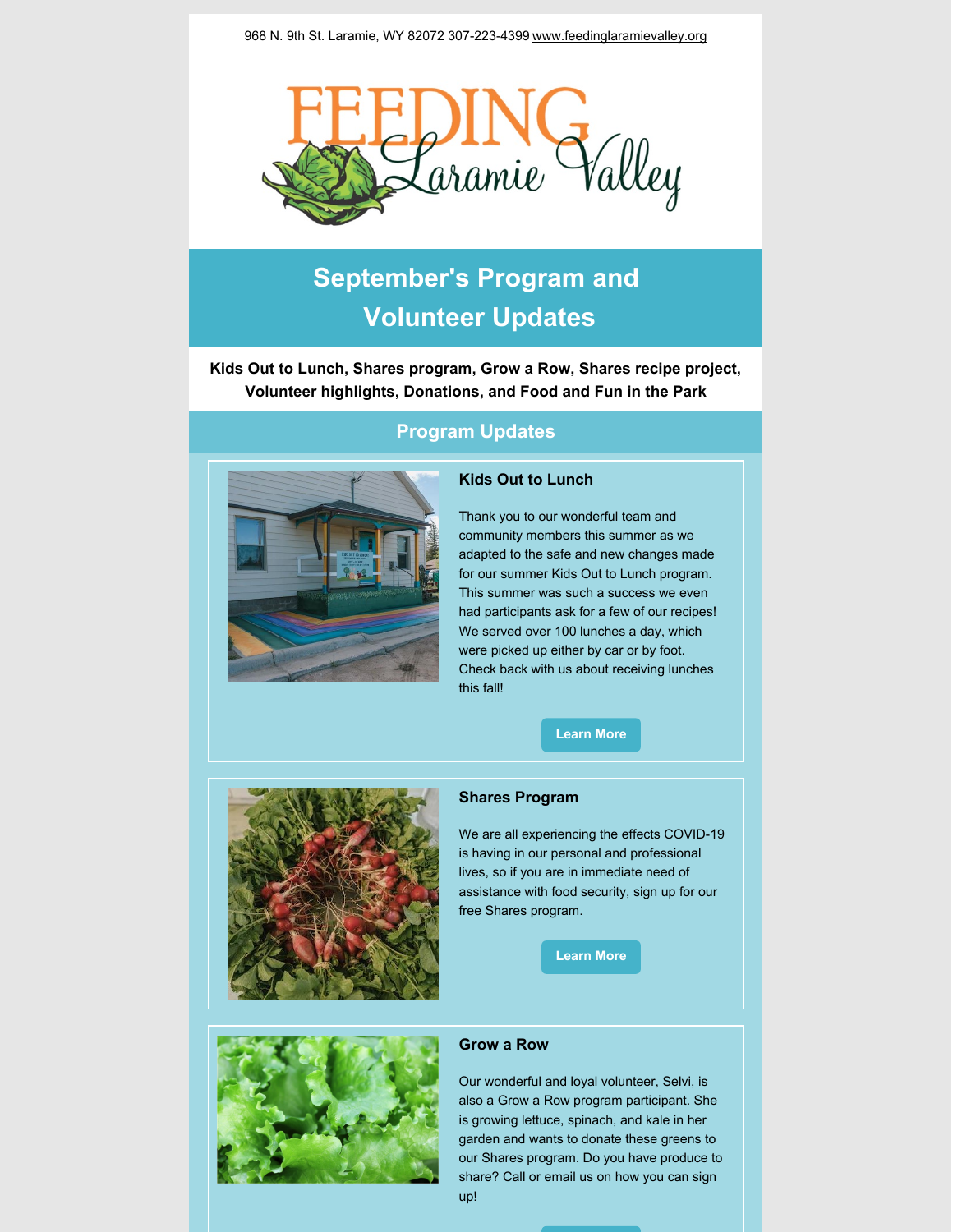#### **[Learn](https://www.feedinglaramievalley.org/growarow) More**

# **Volunteer Updates**



# **Shares recipe project**

Have you been keeping up with the yummy recipes we distribute each week? If not, then be sure to check them out here. We would love to hear from you if you have any recipes to share!





#### **Volunteer Highlights**

We've had several volunteers sign up over the past month to help water, weed, harvest, and prepare Shares bags. We couldn't have accomplished everything without them! Thank you, volunteers!

**[Learn](https://www.feedinglaramievalley.org/volunteer) More**

# **Other News**



#### **Food Donations**

It was a perfect fit for Dr. Eric Uhlman, beekeeper, and us to collaborate. He needed a good space for his bees and we needed pollinators for our gardens. After he harvested the honey, he donated some of it to us! Thank you, Eric, for the delicious donation!

**[Donate](https://www.feedinglaramievalley.org/fooddonations) here**



# **Food and Fun in the Park**

This year's event couldn't have been more successful! We had around 200 people spread out at LaBonte Park enjoying their picnic lunch, going through the no touch obstacle course, popping 10 bubbles for a free prize, and searching for items on the scavenger hunt. Thank you to all of our staff, volunteers, and community members for a safe and wonderful time!

#### **[Learn](https://www.feedinglaramievalley.org/food-fun-in-the-park) More**